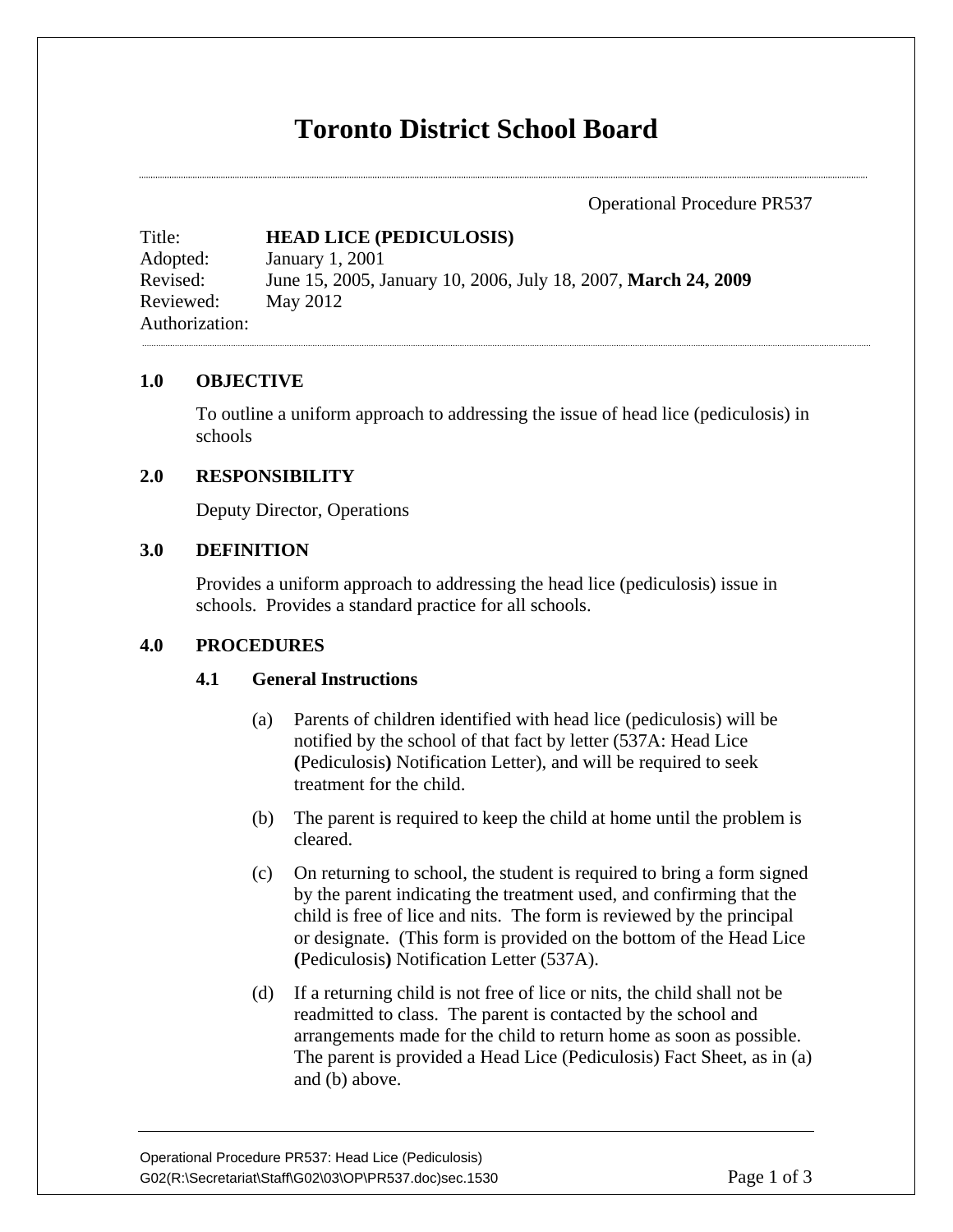- (e) All parents of children in a class in which a student or students are found to have head lice (pediculosis) will be sent a letter informing them of that fact (537C: Head Lice **(**Pediculosis**)** Class Letter). The letter contains a description of methods of observation and precautionary measures that can be taken in the home to monitor and treat head lice (pediculosis) infestations.
- (f) The principal may designate an interested parent(s) or community resource person(s), who are available and trained to perform head lice (pediculosis) checks in the school, to verify suspected cases of head lice and/or to recheck returning students. Where such a resource is offered, the principal shall inform parents and the school council of the existence of this resource prior to designating these persons.
- (g) A school, with the approval of its school council, may designate a specific day or days for screening all students for head lice (pediculosis) and nits, using trained parent/community resource persons. Individual parents may request that their children not participate in the Screening Day Activity. A letter is sent to all parents informing them of this event (537D**:** Head Lice **(**Pediculosis**)** Screening Day Letter).
- (h) With proper treatment, the student should be absent from school for three days or less. If the child is absent for more than three days for head lice (pediculosis) treatment, the parent will be contacted. If there is a problem with head lice treatment, contact the appropriate Head Lice **(**Pediculosis**)** area (see 6.0 For Further Assistance).

# **5.0 Head Lice (Pediculosis) Forms**

All schools will have available to them a Head Lice (Pediculosis) forms with the following print materials related to implementation of the above procedures:

- (a) A Head Lice (Pediculosis) Notification Letter (537A) to parents of children identified with head lice (pediculosis) notifying them of that fact, and requiring them to seek treatment, and informing them of the procedures for return to school. This letter contains a tear-off section to be signed by the parent indicating the treatment used, which is to be returned to the school.
- (b) A Head Lice (Pediculosis) Class Letter (537C) to parents in the class informing them of the fact that a head lice (pediculosis) case (s) has been found in the class and providing them with instructions for observation and precautionary measures. This class letter includes a request that if a child is found with head lice (pediculosis) the school is to be notified.